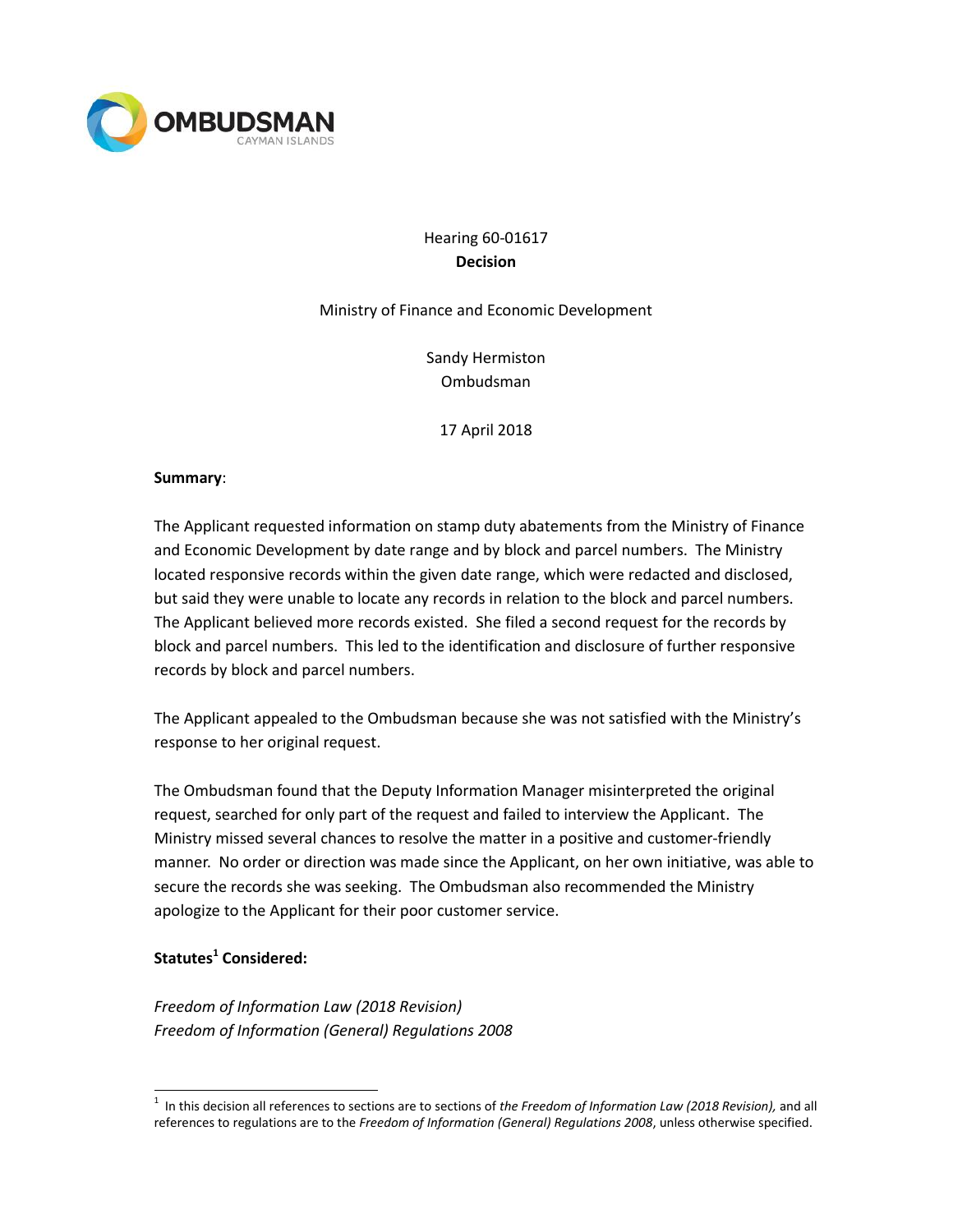### **Contents:**

### **A. INTRODUCTION**

[1] On 29 June 2017 the Applicant made a request to the Ministry of Finance and Economic Development (the Ministry), as follows (emphasis added by the Applicant):

*Requesting a copy of any abatements of stamp duty between March 1st 2017 and June 30th 2017 by the Ministers* [sic] *of Finance.*

*I am also requesting a copy of the letter of abatement of stamp duty for the following Block and Parcel numbers. 32B 12, 31, 46. 32C 30, 31, 55, 68.*

[2] On 24 July 2017 the Ministry's Deputy Information Manager (DIM) provided the Applicant with a decision, disclosing redacted copies of the abatements within the date range specified in the first part of the request.

[3] In response to the second part of the request the Applicant was informed that "*despite an extensive search no letters of abatement of stamp duty were found for Block and Parcel numbers: 32B 12, 31, 46; 32C 30, 31, 55, 68".*

[4] The Applicant informed the DIM on 3 August 2017 that she was aware of certain discrepancies in regard to the response provided. The DIM invited the Applicant to submit the alleged discrepancies in writing. The Applicant said they were sensitive and asked for a meeting with the Minister responsible to discuss the matter, adding that she would voice her concerns with the Governor or the Deputy Governor, in the alternative.

[5] After being reminded by the Chief Officer (CO) of her right to seek an internal review, the Applicant did so on 10 August 2017 in regard to the claim that no records were found in response to the second part of the request.

[6] The CO provided the Applicant with his decision on 8 September 2017. The CO explained that a stamp duty abatement decision had been made in regard to the land parcels on 9 December 2016. However, he did not find these records relevant to the request since they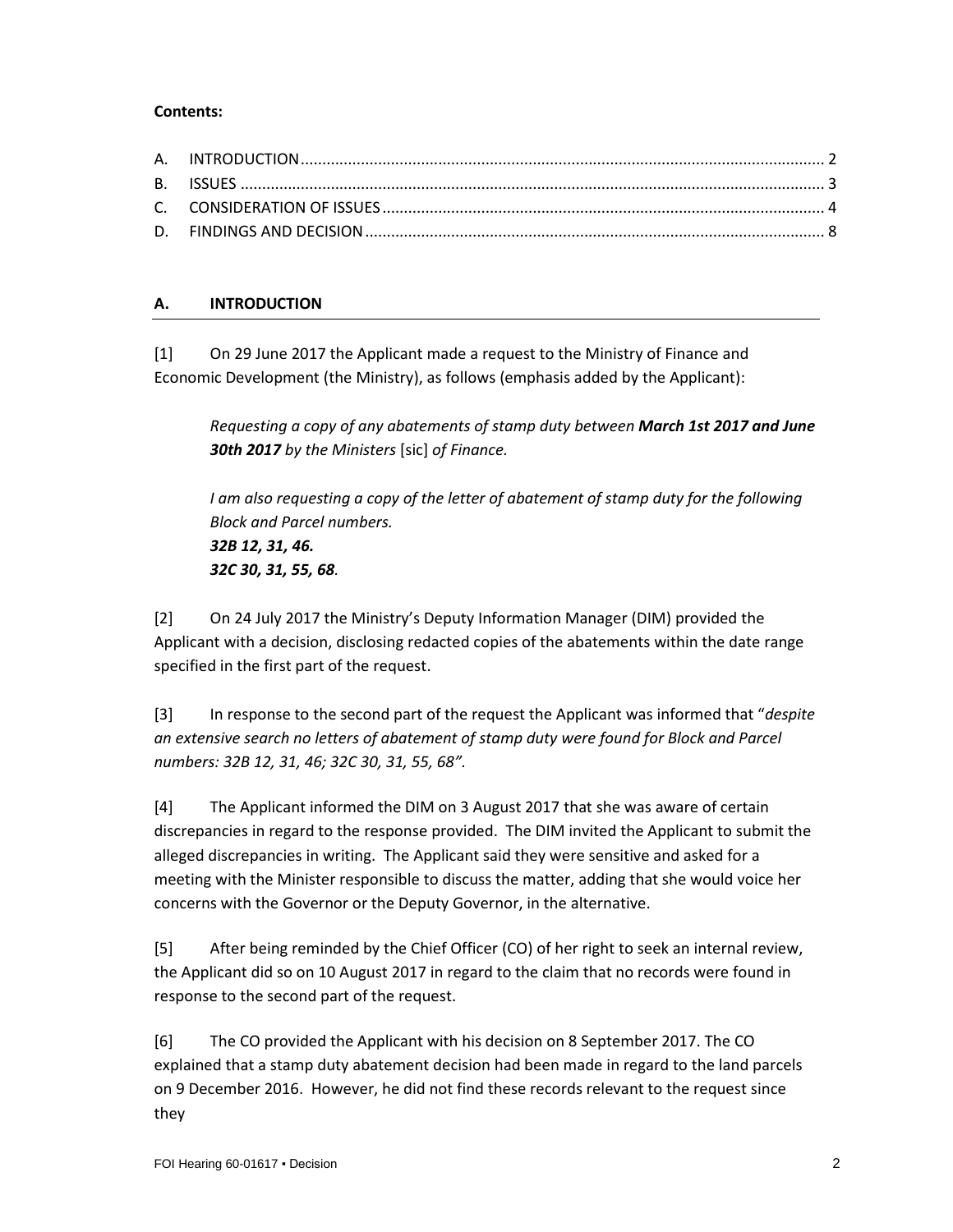*… did not include any abatement letters with respect to these particular properties – because the 9th December 2016 decision preceded the specified timeframe of March 1st 2017 to June 30th 2017.*

*I have therefore concluded that the answer addressed, precisely, the request.* 

[7] In the meantime, on 7 September 2017 the Applicant made an appeal to the Information Commissioner's Office (now the Ombudsman) questioning whether a reasonable search had been undertaken as required under regulation 6(1). Since this was not an issue subject to an internal review under section 33(1), the Ombudsman accepted the appeal on 14 September 2017.

[8] The next day the Ombudsman's Appeal and Compliance Analyst (the Analyst) requested an outline of the search efforts made by the DIM in accordance with regulation 6(2), including the locations searched, persons questioned and time spent in dealing with the search for records. The DIM provided the details requested.

[9] On 21 September 2017 the Analyst asked the DIM to widen the search for responsive records, to include the records referenced in the second part of the Applicant's original request.

[10] On 26 September 2017 the Analyst learned that the Applicant had made a second request on 25 August, in which she repeated the second part of her original request. The Applicant received the requested records in redacted form on 13 September 2017. Neither party had informed the Analyst. The Applicant confirmed that she was satisfied with the disclosures and redactions, but not with the way the request had been handled, and requested a formal decision by the Ombudsman.

### **B. ISSUES**

[11] **Whether the Ministry of Finance and Economic Development's Deputy Information Manager:**

- **a) made reasonable efforts to locate a record that is the subject of an application for access (reg. 6(1))**
- **b) conducted an interview with the Applicant to ensure that the appropriate records were located (reg. 21(b))**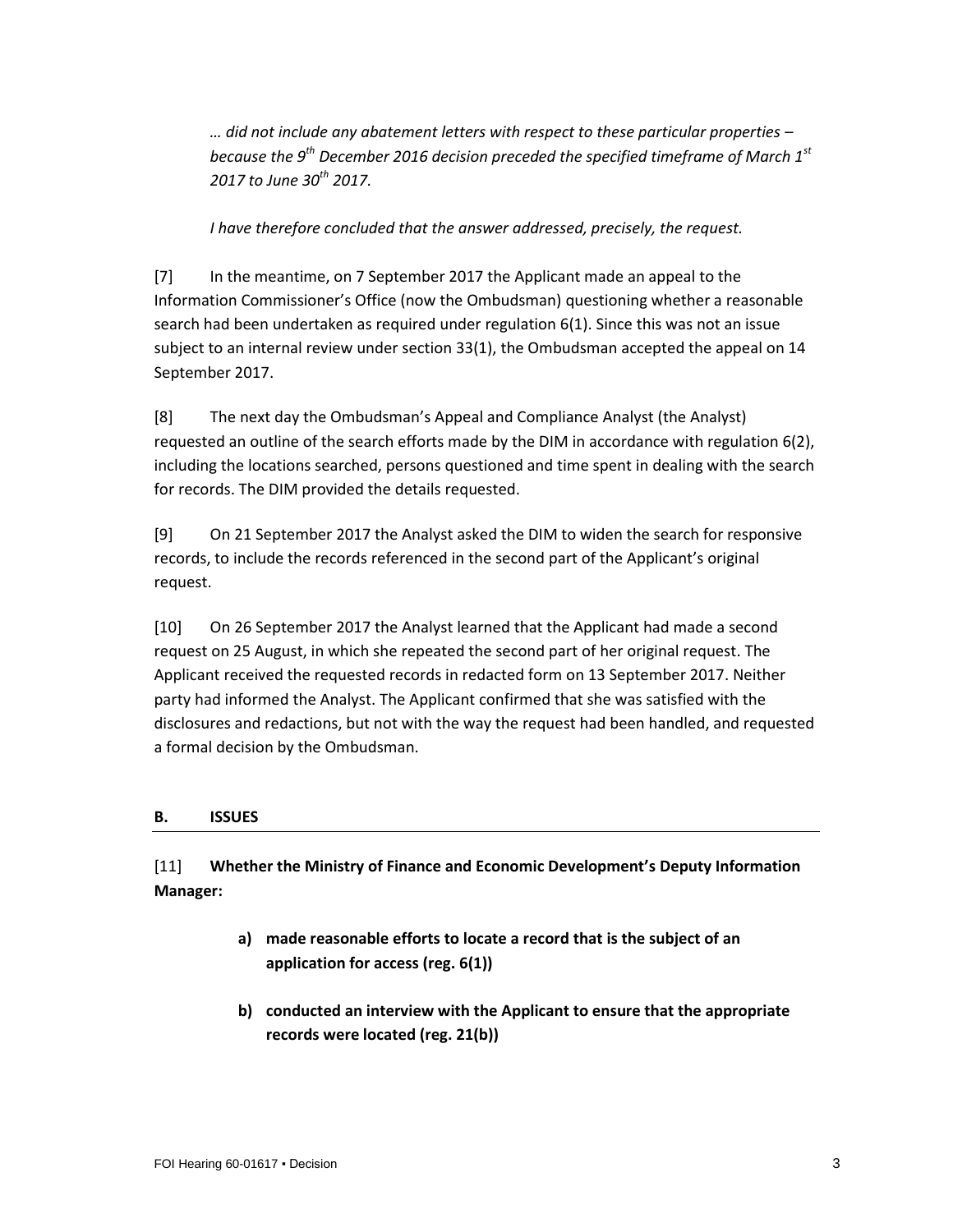## **The position of the Ministry:**

[12] The Ministry claims that all reasonable efforts were made to locate the requested records and provides a detailed listing of their search efforts covering electronic and paper files, listing the two staff members involved in the search as well as two additional persons who were contacted and provided information on the time taken for the search. Once the records had been identified, they were redacted and partially disclosed to the Applicant.

[13] On 25 August 2017 the Ministry received a second request from the same Applicant and the Ministry responded on 13 September 2017 by making additional disclosures which satisfied the Applicant's request for records.

[14] The Ministry states that "there were no warranted reasons to meet with or interview the Applicant", for the following reasons:

- The FOI request was clear and unambiguous, and there was no cause to seek clarification, "nor did the Applicant invite clarification enquiries by the Ministry, - presumably because the Applicant was of the view that her request was clear."
- The Applicant's request for a meeting was after the records were located and disclosed, and therefore the Ministry considered the request closed. Regulation 21(b) speaks to conducting interviews "to ensure that the appropriate records are located", but not after a request has been concluded.
- The Applicant refused to state the reasons for requesting a meeting with the Minister. The Ministry tried to ascertain whether the matter was about the FOI-related matter or something else, particularly since there had been a prior incident which was not related to FOI.

[15] The Ministry clarifies that the Minister and the Ministry staff "would have gladly met with the Applicant" if she had provided a reason for the meeting. However, because the Applicant refused to provide a reason for the meeting, the Minister, the CO and FOI staff all agreed that they would not meet with the Applicant.

[16] In its Reply Submission the Ministry rejects all allegations the Applicant made in her Submission, namely: there were not seven abatements, but only one that was approved and subsequently extended twice; the approval was given by the previous, not the present Minister of Finance; the approvals/extensions were not granted around the time of the General Election; the Ministry's staff are "respectful, professional, patient, civil and cooperative"; the Minister of Finance does not have a close relationship with the recipient of the abatements; any accusation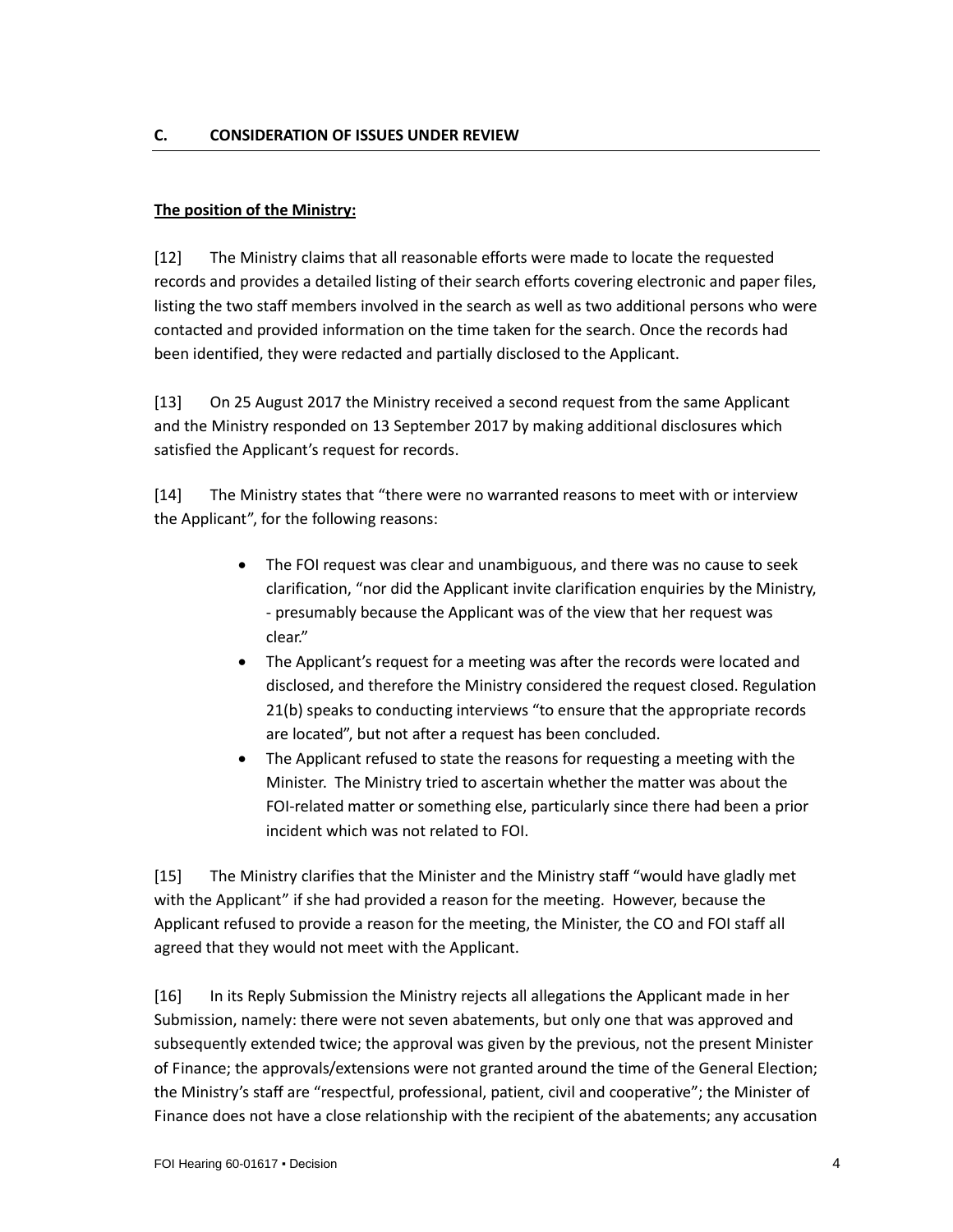of corruption is false, and the Ombudsman should "not be used as a conduit for passing on, to the Ministry, unsubstantiated, spurious and malicious allegations."

[17] The Ministry indicates that it has responded to 83 FOI requests in the last five years, all of which it says were in full compliance. Nonetheless, the Ministry reports that it is making improvements to its FOI processes by: "(a) ensuring proper communication and understanding of FOI requests between the FOI staff and record holders; and (b) consider the widening of the scope of FOI requests, if deemed necessary".

# **The position of the Applicant:**

[18] The Applicant is concerned that even after an apparently extensive search was undertaken by the Ministry, the documents responsive to the second part of the request were not located at the time of the initial decision. The Applicant also points out that by the time of the CO's internal review, the additional records were located, but the CO decided not to disclose them.

[19] The Applicant herself was in possession of a record (a letter dated 9 December 2016) which showed that additional records existed beyond what had already been disclosed. The Applicant claims that it was only when the Ministry realized this to be the case, and after she had made the second application repeating the second part of the first application, that the additional records were located and disclosed.

[20] Her request for a meeting with the Minister to discuss the "discrepancies" which she perceived as "a sensitive matter", was refused without "valid explanation", and in a manner she considers "very disrespectful", and worthy of a "King of the Mountain and above the law".

### **Discussion:**

[21] As a preliminary matter, I note that both parties in this hearing raised issues about the other's motives in this matter. I remind the Ministry that an Applicant's motive for making an access request is irrelevant. Section 6(3) of the Law states that an applicant is not required to give any reason for requesting access to a record. The Ministry ultimately disclosed the requested records rendering any analysis of their motives irrelevant.

# **a) Whether the Ministry made reasonable efforts to locate a record that is the subject of an application for access (reg. 6(1)):**

[22] In **Bromley v Information Commissioner** the UK Information Tribunal concluded,

*There can seldom be absolute certainty that the information relevant to a request does not remain undiscovered somewhere within the public authority's records… the test to be applied [is] not certainty but the balance of probabilities. We think that its*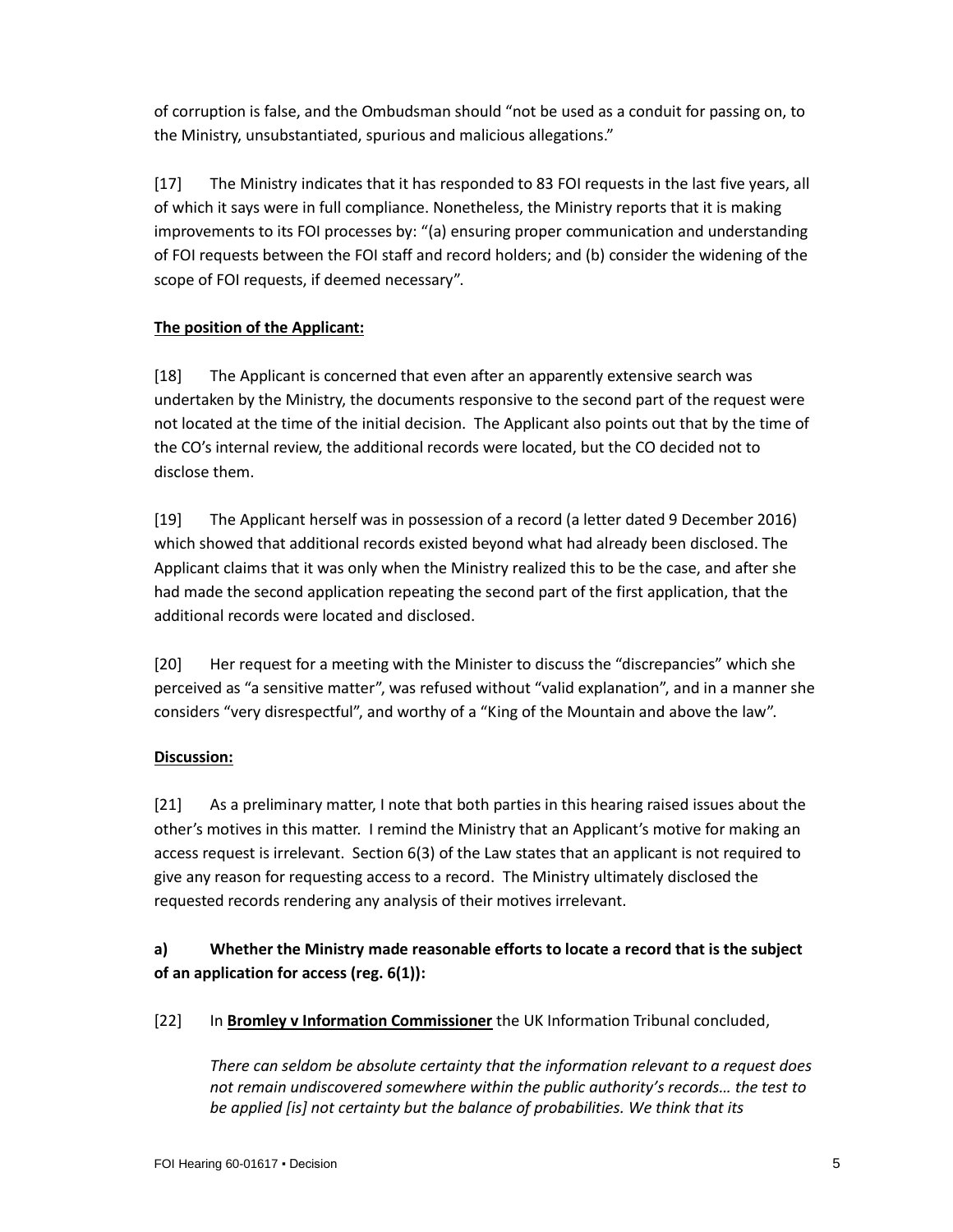## *application requires us to consider a number of factors including the quality of the public authority's initial analysis of the request, the scope of the search that it decided to make on the basis of that analysis and the rigour and efficiency with which the search was then conducted. 2*

[23] While the parallel provision in the UK's *Freedom of Information Act, 2000* is not identical to regulation 6(1) of the Cayman Islands *FOI Regulations*, these same criteria are relevant to an examination of the reasonableness of the Ministry's search efforts in the present case.<sup>3</sup>

### **The quality of the public authority's initial analysis of the request**

[24] The original request for records bears repeating (emphasis added):

*Requesting a copy of any abatements of stamp duty between March 1st 2017 and June 30th 2017 by the Ministers* [sic] *of Finance.*

*I am also requesting a copy of the letter of abatement of stamp duty for the following Block and Parcel numbers. 32B 12, 31, 46. 32C 30, 31, 55, 68.*

[25] The Applicant's original request is comprised of two parts. The first part of the request is for all stamp duty abatements that fall within a specified data range, while the second part is for letters of abatement relating to specific block and parcel numbers. The two parts are clearly delineated, and it is plain that the two parts do not cover the same ground, if for no other reason than that the second part starts with the words "I am also requesting…".

#### **The scope of the search**

[26] Given the limited interpretation that was given to the initial request, the search that was undertaken was inadequate. It yielded a number of responsive records which were partially disclosed to the Applicant, but it did not cover the entirety of the request.

[27] The Applicant had to file a second request in order to receive an answer to the second part of the original request.

### **The rigour and efficiency of the search**

[28] The search for the records referenced in the first part of the request was conducted with sufficient rigour and efficiency. However, the second part of the request was not

l

<sup>2</sup> Information Tribunal (UK) *EA/2006/0072 Linda Bromley et al v Information Commissioner and The Environment Agency* 31 August 2007 para 13. See also: Information Commissioner's Office *Hearing 35-01213 and 35-01313 Ministry of Education, Employment & Gender Affairs* 5 December 2013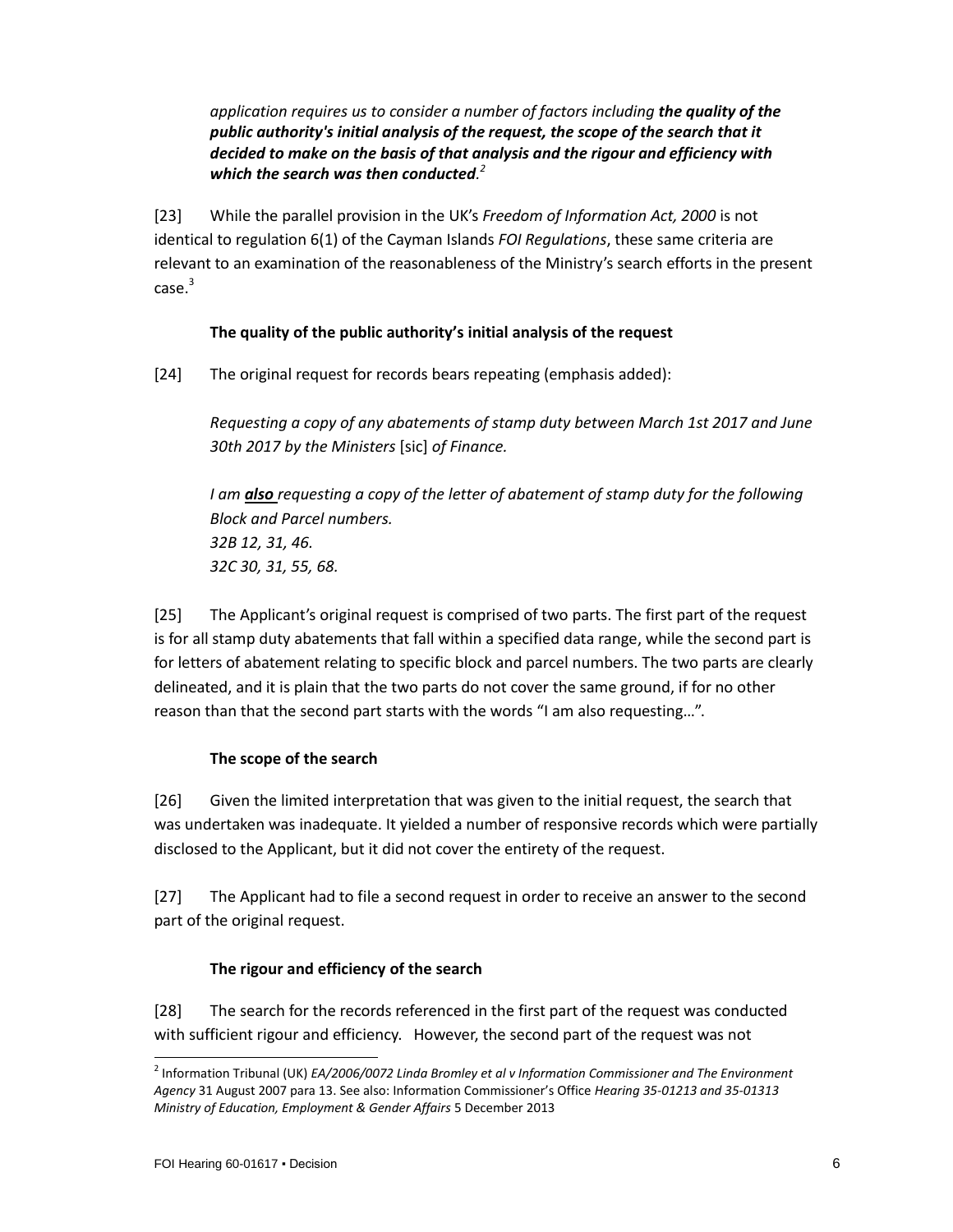answered because the search was restricted to the specified date range. The Ministry was aware of a record, outside the specified date range, relating to one of the specified block and parcel numbers because the CO referred to it in his decision. In my opinion, when the CO decided not to disclose that record because it preceded the timeframe, he misinterpreted the original request and missed an opportunity to correct the mistake made by the DIM.

# **I conclude that the DIM failed to make reasonable efforts to locate the requested records because of a misinterpretation of the Applicant's original access request.**

# **b) Whether the DIM failed to conduct an interview in accordance with regulation 21(b):**

[29] The Ministry acknowledges that it did not meet with the Applicant regarding her request. Section 21(b) of the Law requires an information manager to conduct interviews with the applicants to ensure that the appropriate records are located. The Law contemplates the interviews occurring at the initial phase of an access request. The onus is on the information manager to initiate such an interview.

### **The DIM failed to conduct an interview in accordance with the FOI Regulations.**

### **Recommendation to apologize:**

[30] The civil service, led by the Deputy Governor, has recently announced a strategic plan which seeks to establish a "world-class" civil service. One of the five main goals of the plan is to deliver outstanding customer service. To that end, the government has placed 30 customer satisfaction kiosks in public locations to gather feedback. I think it is safe to say that if the Applicant had access to such a kiosk, she would not have selected the "happy face" as a reflection of her customer experience.

[31] Sometimes great customer service means saying you are sorry. Ombudsmen around the world regularly recommend apologies as a way of making things right. An honest and sincere apology has the potential to initiate the restoration of trust and to repair a mistake. While apologies cannot undo the past, they can mitigate the negative effects of a mistake.

[32] In my role as Ombudsman I would be remiss if I did not take this opportunity to recommend the Ministry apologize to the Applicant. Apologies seem to be the hardest words to say for some governments and civil servants. I hope this is not the case in the Cayman Islands because this seemingly small action can make a meaningful difference in the government's relationship with the people of the Cayman Islands. A well-placed apology is an important tool in any customer-service-focussed organisation's tool kit.

[33] In my opinion the Ministry made a mistake when it responded to the Applicant's first request. Rather than spending time defending its actions, I believe the Ministry would have